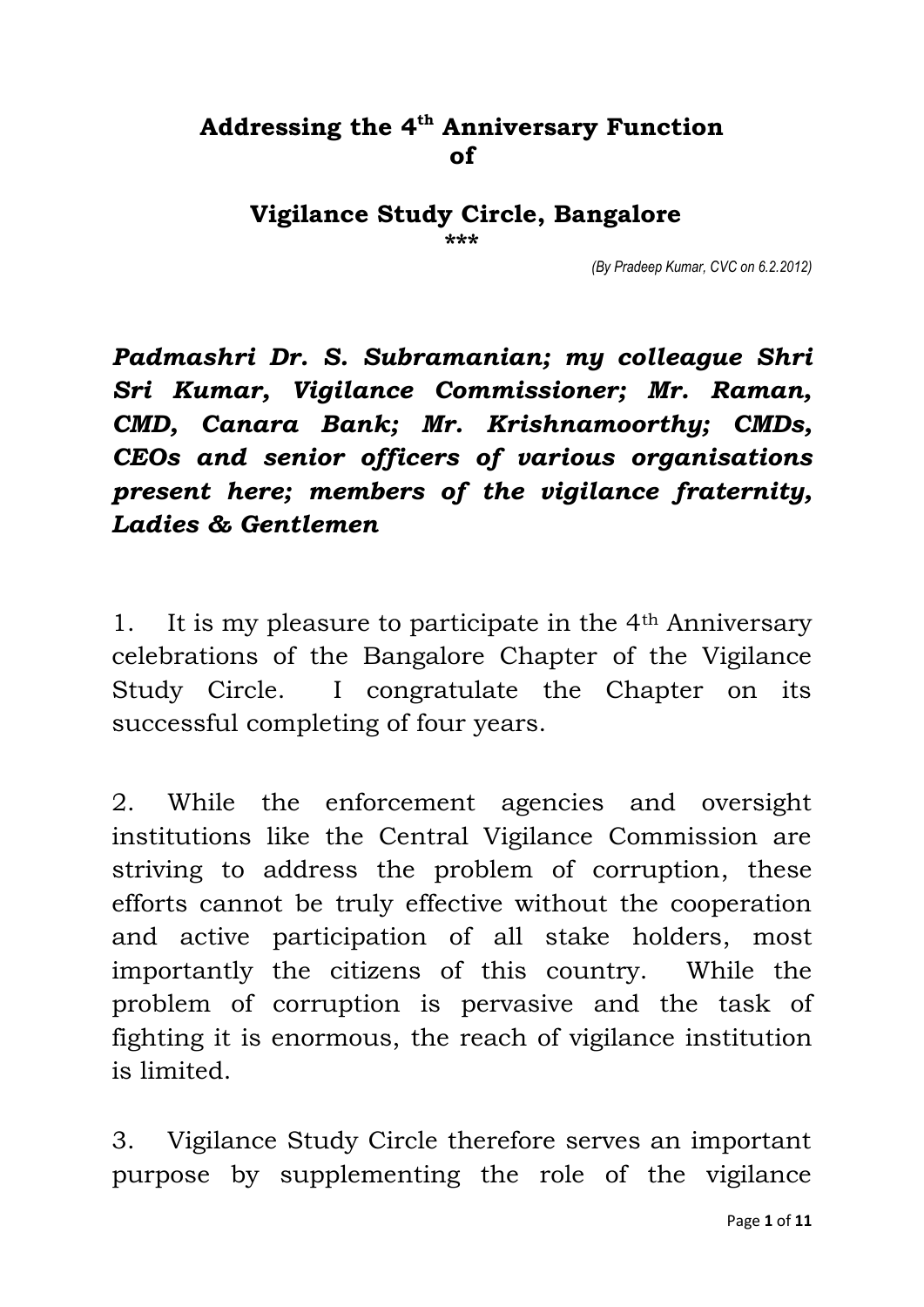institution and extending the anti-corruption efforts to areas and activities beyond the normal reach of the formal institution. As a civil society organisation, it is in a better position to undertake collaborative efforts with all the stake holders and directly engage with the citizens.

4. I am happy to note that the Vigilance Study Circle, Bangalore has set its objectives as :–

- $\triangleright$  promoting awareness in society,
- $\geq$  empowering and assisting citizens; and
- $\triangleright$  eliciting the collaboration of organisations.

It also aims to facilitate sharing of knowledge and experience among vigilance functionaries.

5. Spreading awareness about the ill-effects of corruption and knowledge about the ways of fighting it, is the most effective strategy to reduce corruption. Citizens need to be empowered to resist and desist corruption. Awareness leads to empowerment.

6. The fight against corruption also requires that innovative means and strategies are constantly evolved to address the various manifestations of corruption. The Vigilance Study Circle could serve as an important platform for conducting workshops, seminars and research activities in this direction.

7. It also provides a great opportunity for involving academicians, corporate houses, professionals, Civil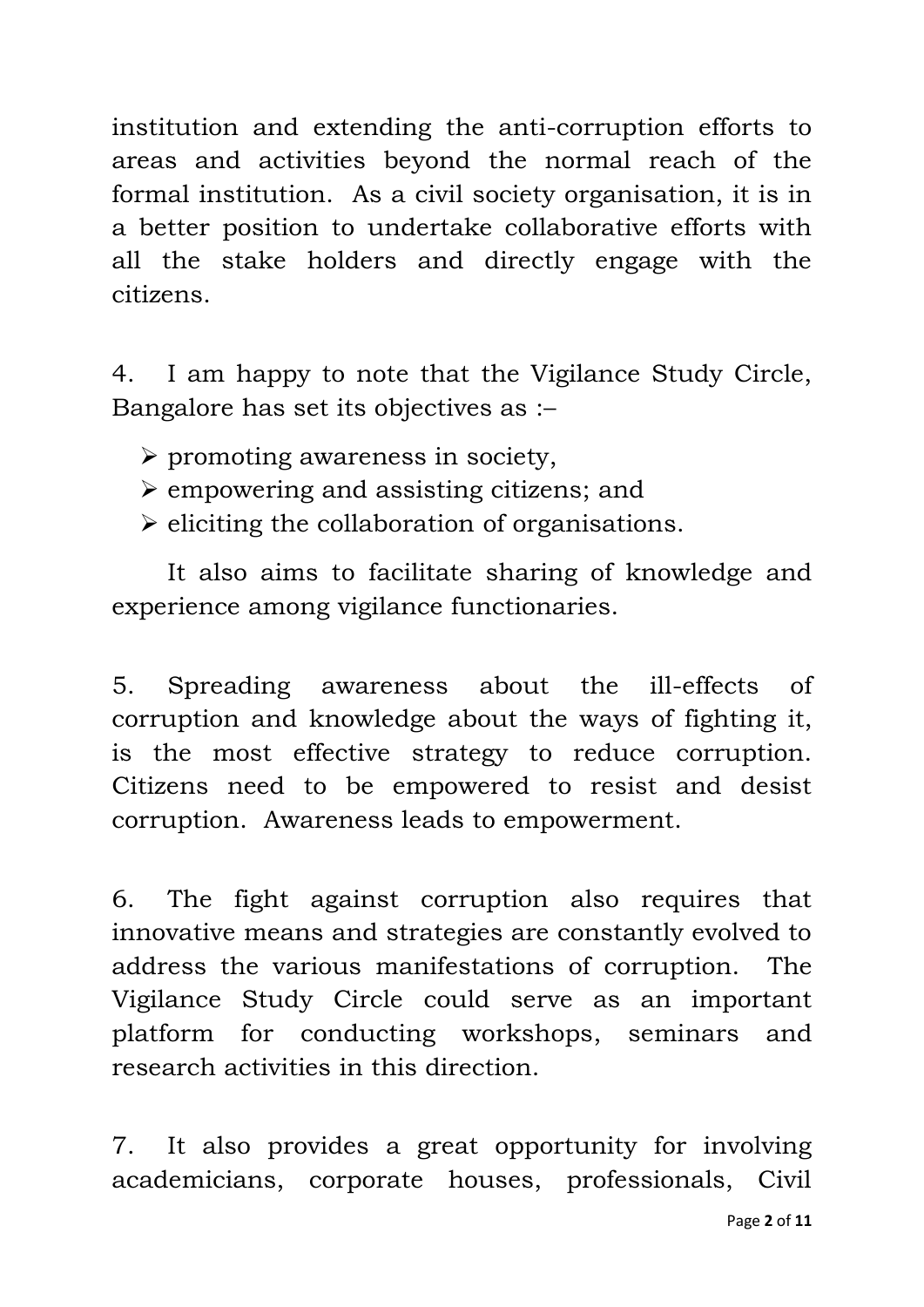Society Organisations and think tanks in the fight against corruption. I hope the Vigilance Study Circle develops into a valuable resource centre in the field of anti-corruption and contributes to the capacity building of personnel involved in vigilance functions.

8. However, the real test lies in the effective implementation of the various programmes that are undertaken to achieve the objectives of the Study Circle.

9. In my view, presently the Indian society is going through a churning. With democracy striking deep roots in the country, economic progress, rising levels of income, globalisation; spread of education; and greater awareness through better communication and information, people now expect better quality of governance. On the other hand the cancer of corruption has corroded every organ of public life. This has resulted in rising anger against corruption and people's level of tolerance for corruption is declining. It cannot be business as usual for the anti-corruption and the vigilance organisations.

10. Nothing can sum up our present predicament better than the observations of the honourable Supreme Court in the 2G case, which was pronounced on 31st January, 2012. I quote the views expressed by honourable Justice A.K.Ganguly:

*"Today, corruption in our country not only poses a grave danger to the concept of constitutional*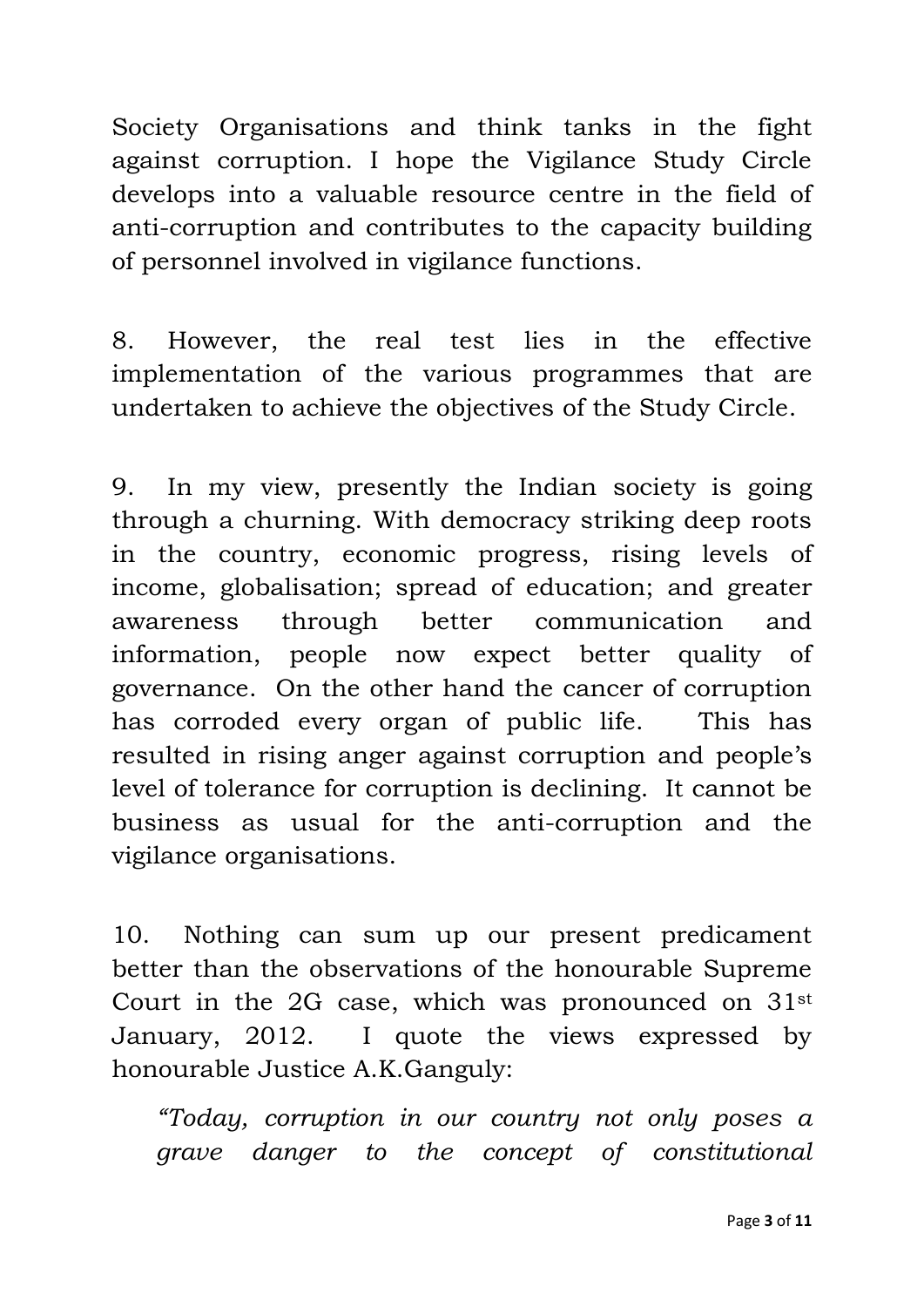*governance, it also threatens the very foundation of Indian democracy and the Rule of Law. The magnitude of corruption in our public life is incompatible with the concept of the socialist, secular democratic republic. It cannot be disputed that where corruption begins all rights end. Corruption devalues human right, chokes development and undermines justice, liberty, equality, fraternity which are the core values in our preambular vision. Therefore, the duty of the Court is that any anti-corruption law has to be interpreted and worked out in such a fashion as to strengthen the fight against corruption."*

11. The judgement is also very significant as it has further empowered the private citizen to fight corruption by upholding the citizens' constitutional rights to seek prosecution of those who indulge in corruption.

12. People have always reposed faith in the integrity institutions of this country. The Central Vigilance Commission in its quest to fulfil its mandate and the expectations of the people has adopted a strategy of punitive, preventive and participative action. While prompt and proportionate punishment acts as a strong deterrent, preventive measures are more efficient and effective in reducing corruption.

13. Corruption occurs because of gaps in the system and weakness or inadequacy of internal controls in an organisation, which is exploited by the corrupt to their advantage. Therefore, the aim of preventive vigilance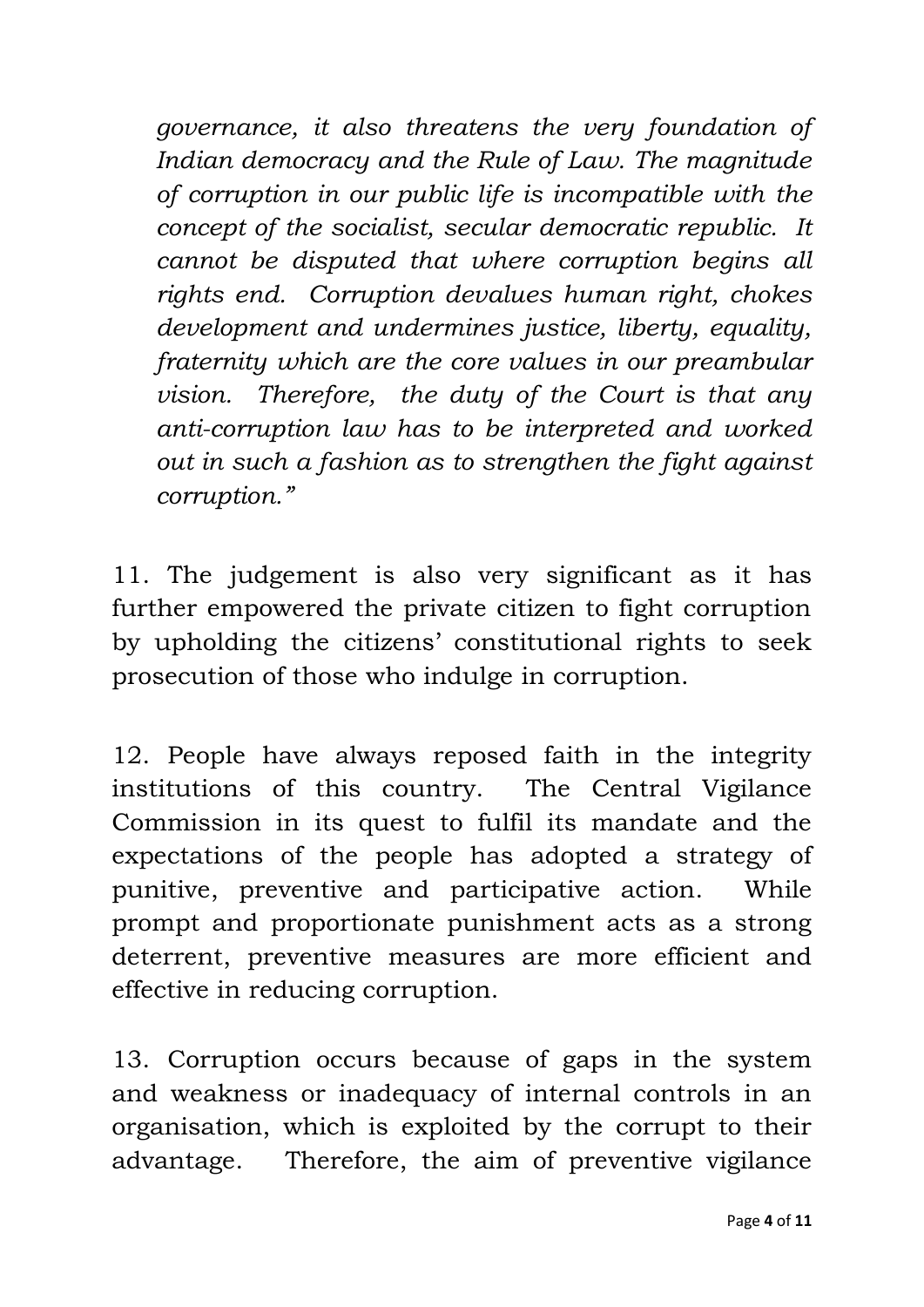should be to identify the vulnerabilities in the organisation, policies, systems and procedures and recommend corrective measures to reduce the scope for corruption *ab-initio*.

14. Much of public anger and frustration can be attributed to the prevalence of petty form of corruption, especially in the delivery of basic public services. Such corruption has a direct impact on the citizens especially the poor and the weak, as it denies them access to development. It renders the socio-economic development programmes of the Government ineffective. Whenever a bribe is paid we get diminished as citizens and as human beings.

15. Petty corruption can be best addressed through governance reforms like simplification of procedures, ease of access and strong grievance redressal mechanisms. E-governance is effective in reducing the gatekeeper role of public functionaries and making the inter-mediaries powerless. Contrary to popular belief, punitive action by anti-corruption authorities has its limitations in tackling this menace. The instituting of an effective citizen charter and grievance redressal mechanism as proposed by the Government would help in drastically reducing corruption.

16. Right to Information Act has been an important measure in empowering the citizens in exposing corruption, malpractices and arbitrariness in Government decision making and has been an effective aid in our fight against corruption.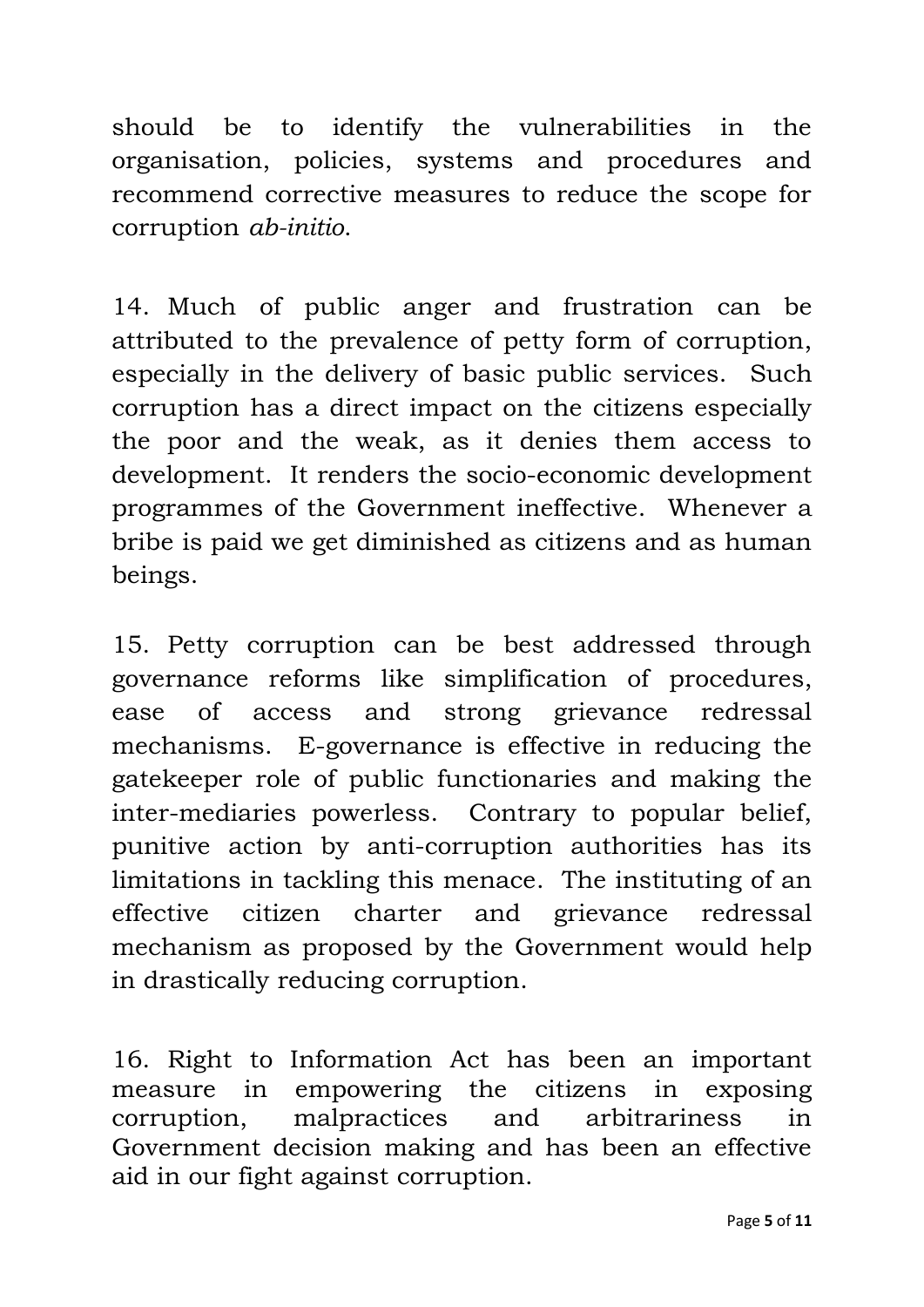17. Public procurement is an activity highly vulnerable to corrution and remains an area of high concern for the Commission. The Central Vigilance Commission has recommended various reforms in public procurement. The Government is in the process of enacting a public procurement law, incorporating global best practices. The Commission has also recommended the enactment of a False Claims Law, which aims to empower the citizens to fight corruption. Through this provision, any citizen can seek punishment and recovery of money from any contractor who charges extra money from the Government and delivers less than the contracted quantity or quality of goods and services. Such law is prevalent in many other countries. The Government is working in this direction.

18. The ratification of the UN Convention Against Corruption by India in May last year has given fresh impetus to reforms in anti-corruption efforts in India. The Convention lays down the minimum basic requirements in terms of institutional and legal framework to be put in place by each country to address corruption. The Convention also aims at improving corporate governance by stipulating various requirements like establishment of codes of conduct, enhanced accounting and auditing standards, more transparent public reporting and disclosure norms in both public as well as the private sector.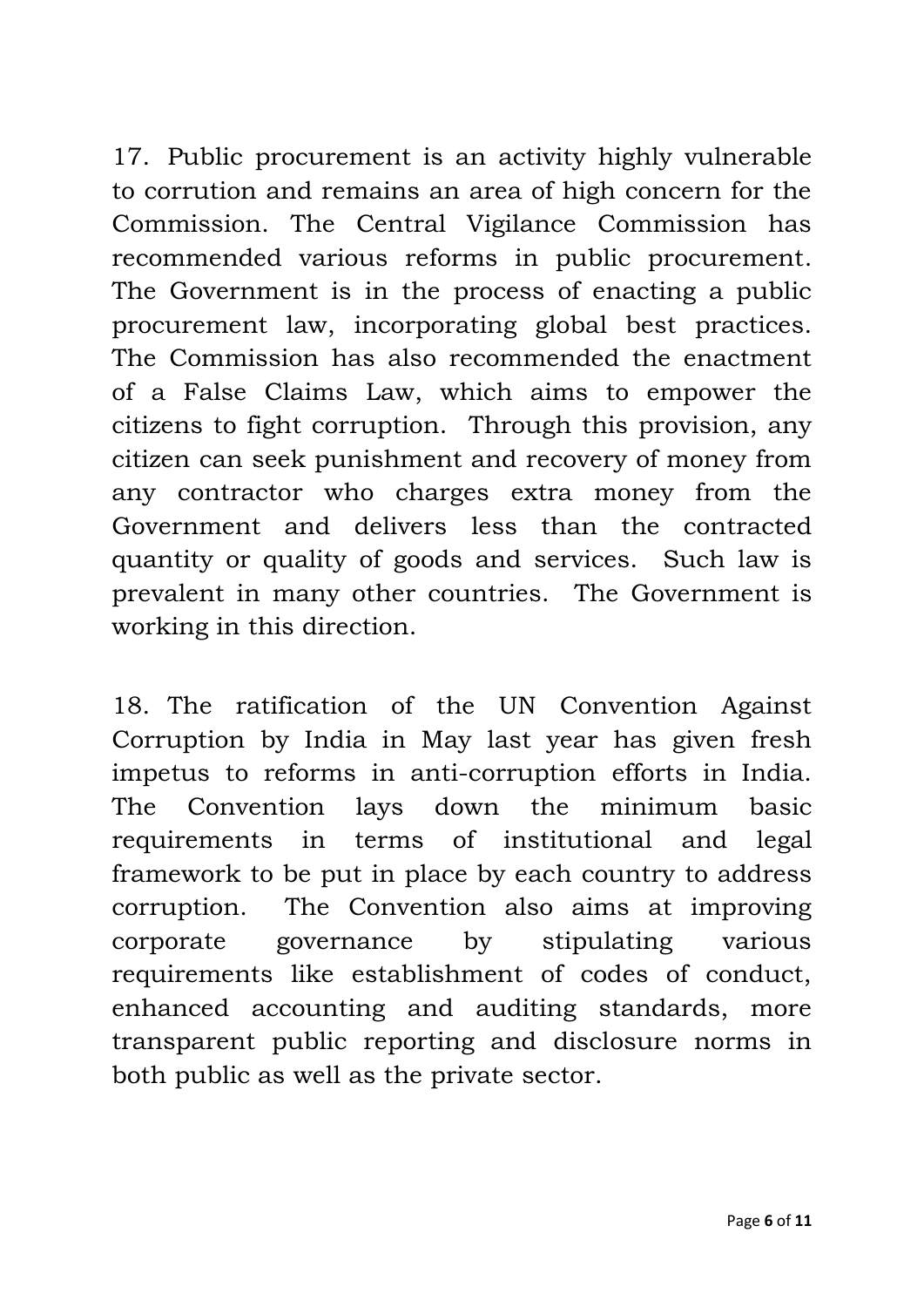19. Besides the proposal to create a strong and effective Lokpal the Government is undertaking several reforms in the anti-corruption regime. Electoral reforms and Judicial Accountability Bill are two very important reforms which are on the anvil.

20. The proposed "Prevention of Bribery of Foreign Public Officials Bill, 2011", aims at discouraging corrupt practices in international business, by Indian companies.

21. Corruption is a form of human behaviour, which reflects social values. Addressing the root cause of corruption would require inculcating, upholding and promoting ethical values in society. School and family play a very important role in this. The best way to do so is to target the younger generation who need to imbibe the values of integrity as an essential part of their character building. Kendriya Vidyalaya Sangathan along with the Central Vigilance Commission had initiated the concept of "integrity club" in the Central Schools to promote the values of integrity among children.

22. CVC has also recommended to the Government and the Central Board of Secondary Education to introduce teaching of ethics as part of school curriculum as is the practice in several developing countries.

23. Young Indians, whether in industry or in the business schools, must be exposed to business ethics, corporate governance and corporate social responsibility.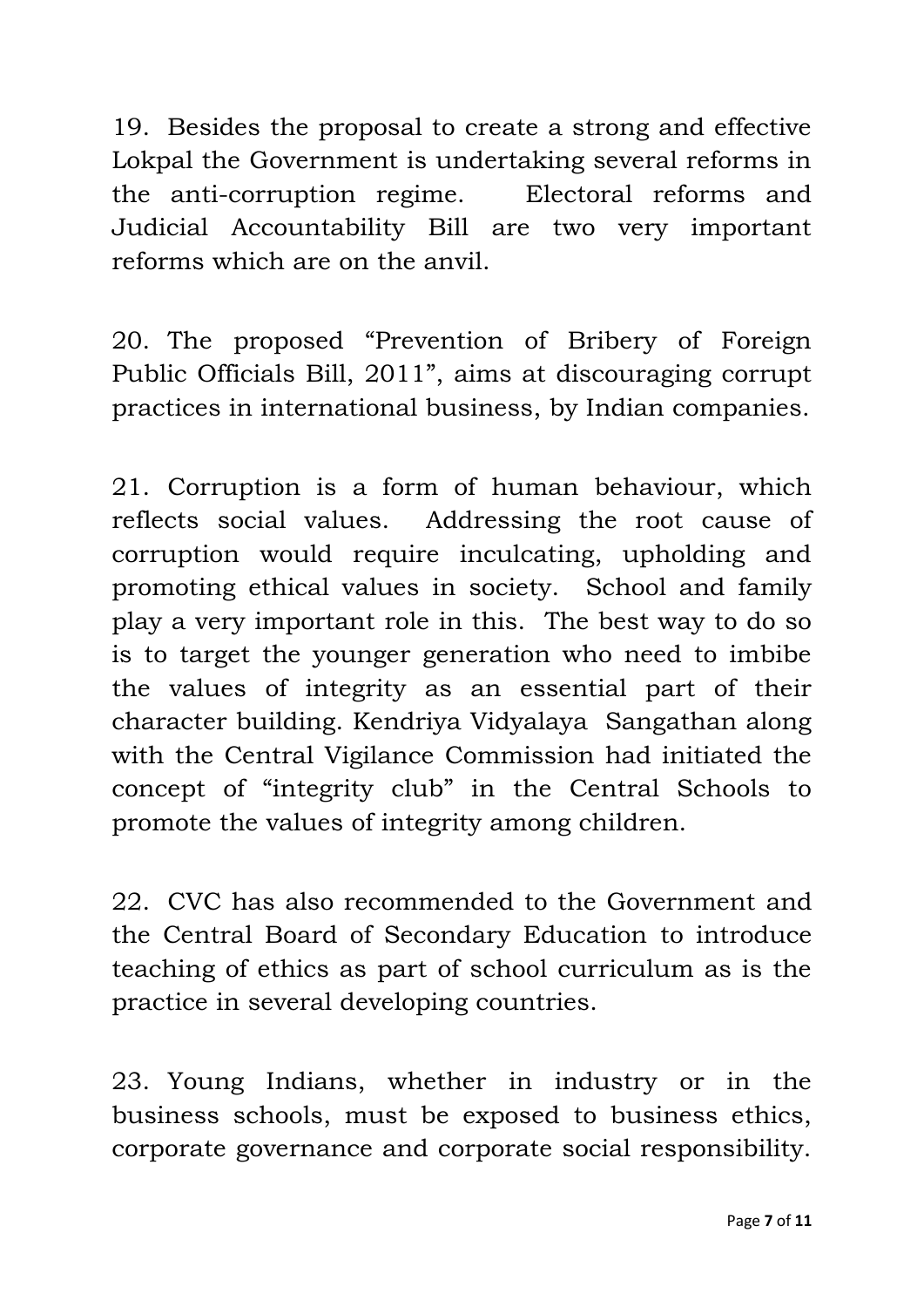The Vigilance Study Circle could therefore undertake various outreach activities in the educational institutions in and around the city.

24. Bengaluru has not only been blessed with a good climate but is also a prominent learning centre with several prestigious institutions based in the city. It also happens to be a corporate hub with prominent public sector, private sector and multi-national corporations headquartered here. Therefore, the topic 'effective corporate governance' which has been chosen for today's panel discussion could not have been more appropriate.

25. The simplest understanding of corporate governance is that - it is the way corporations or commercial organisations are managed. "If management is about running the business, governance is about seeing that it is run properly". Corporate governance is a means of providing assurance to the society that corporations are well-run institutions which not only promote the interest of shareholders but create value for the society at large.

26. Companies based on transparent and efficient systems which provide fair treatment and quality output to all its stake holders are as important to democracy as political institutions. Companies founded on ethics and good governance are the foundation of sound market economies. Good corporate governance creates safeguards against mismanagement and acts as an antidote to corruption.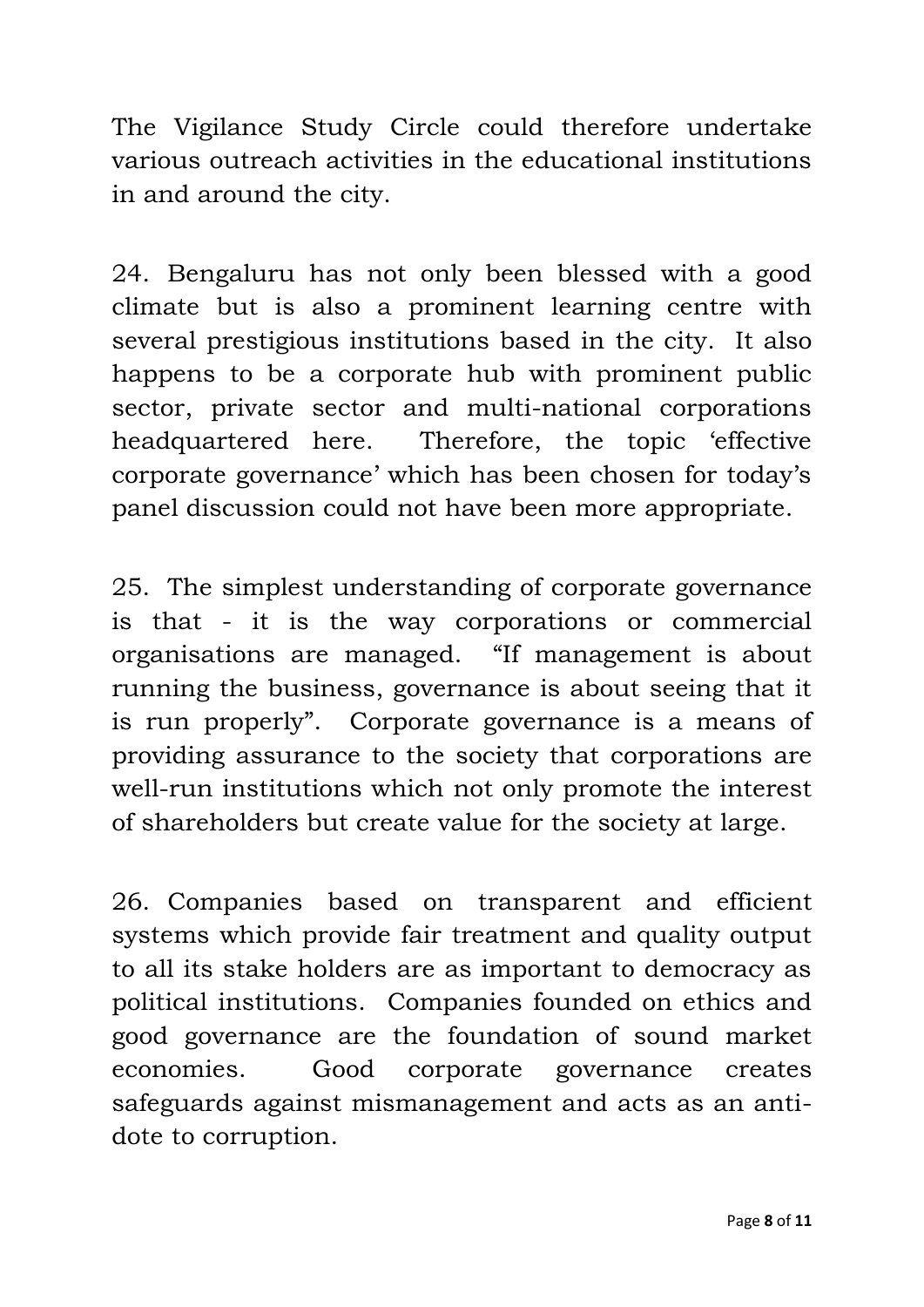27. Corruption drains company's resources, erodes competitiveness, deters investors and also affects quality of output. Good corporate governance addresses corruption from both the demand as well as supply side. It improves management and leadership; enables sound business strategy; reduces risks and demonstrates transparency and social accountability.

28. The famous Management Guru - C.K.Prahlad in his book 'Fortune at the Bottom of the Pyramid' described corruption as a market mechanism for gaining privileged access to markets and resources. Good corporate governance aims to replace this system of privileged access with one of equal access based on true competition.

29. It may be seen that the modern concept of corporate governance is not very different from Gandhiji's theory of trusteeship – wherein he envisaged that the owners of business should act as the trustees of society. Modern theories also conceive corporate governance as the action of the owners and management of a company in the interests of its shareholders. Even the concept of corporate social responsibility has its deep roots in Gandhi's theory of trusteeship.

30. The question frequently asked is - What is the most effective means of achieving and enforcing good corporate governance. Various models and frameworks have evolved in the last 15 years, for promoting good corporate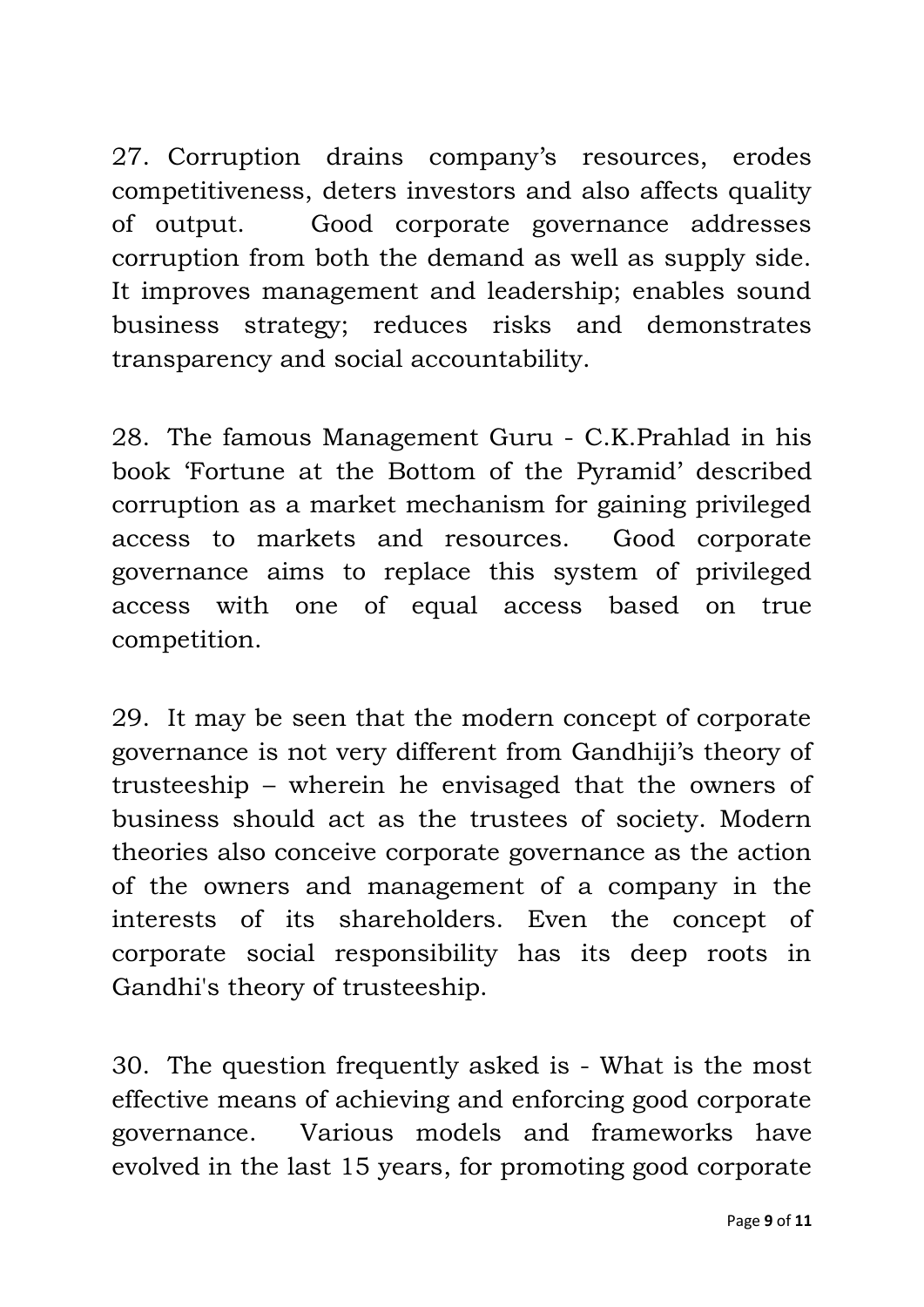governance. The Sarbanes-Oxley legislation in the USA, the Cadbury Committee recommendations for European companies and the OECD principles of corporate governance are perhaps the best known among these.

31. Indian corporate sector and the regulators have been quick on the heels of international developments, to incorporate some of the best international corporate governance and disclosure practices in India.

32. The existing Clause 49 of the Listing Agreement of SEBI and the proposed new Companies Bill, 2011 cover the fundamentals of effective corporate governance. India compares favourably with most other developing economies as far as the adequacy of corporate governance regulations are concerned.

33. The Company Bill, 2011 tabled in the Parliament envisages significant improvements in corporate governance through improved corporate social responsibility, appointment of independent directors, serious fraud investigations, and investor protection especially of minority shareholders. The new law also proposes more stringent norms and increased penalty.

34. The bigger challenge in India, however, lies in the proper implementation of these rules at the ground level. The correct approach would be to design and sustain a system that imbibes the spirit of corporate governance and not merely the letter of the law.